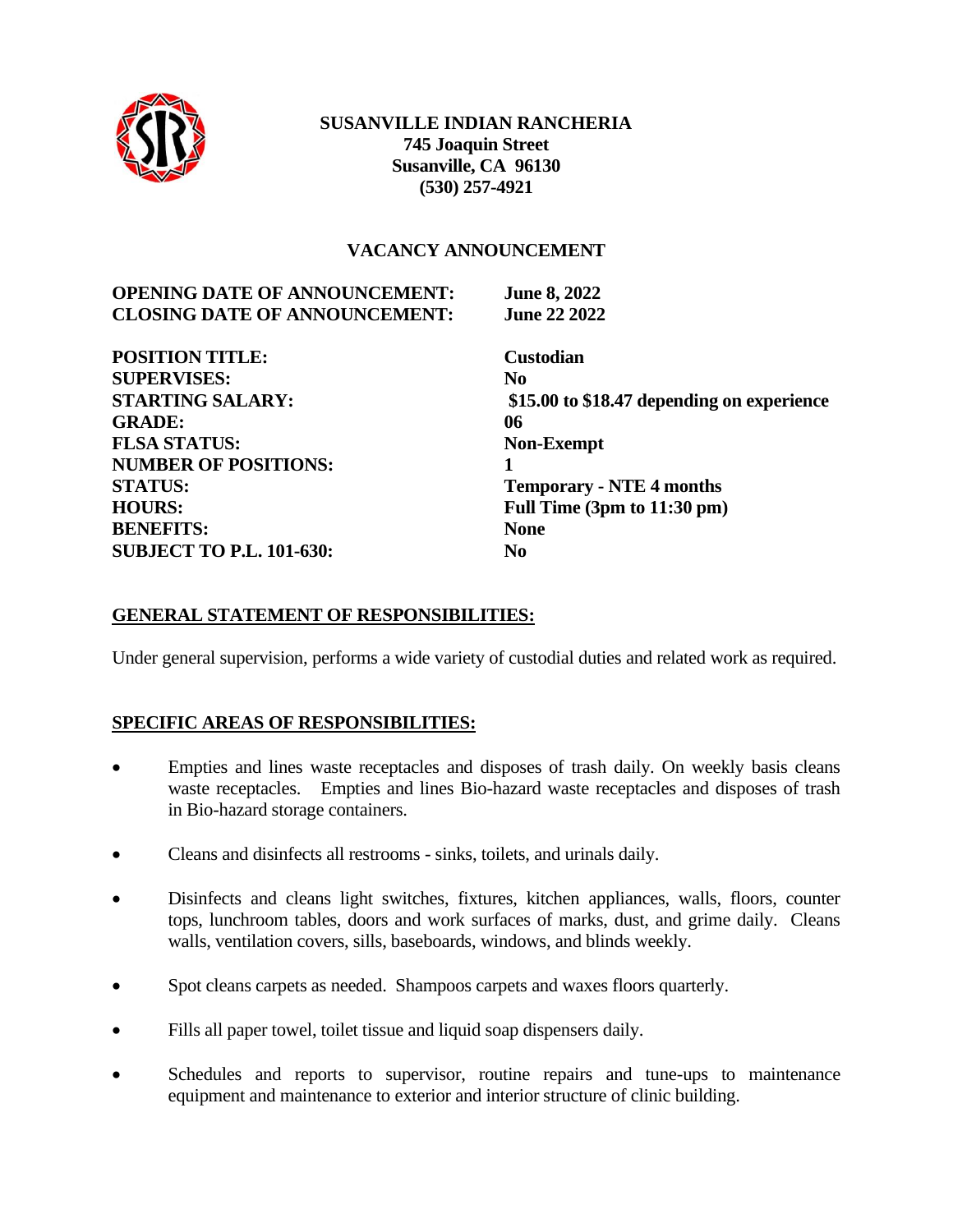- May provide work direction to individuals on special work programs.
- Observes safe working practices, including maintaining storage areas in safe working condition.
- Report all safety or fire hazards immediately. Obtain necessary work orders for repairs.
- Will respond to work orders based upon the priority status designated on the work order. Work orders will be considered complete when passing all SIR quality and safety standards. Will advise the supervisor if the work order cannot be completed in a timely manner.
- Keeps monthly inventory of supplies that must be submitted by the 10th of the month to be ordered by the supervisor.
- Other duties as assigned.

## **KNOWLEDGE SKILLS AND ABILITIES:**

- A. Ability to understand and follow written and oral instructions.
- B. Ability to complete assignments without immediate supervision.
- C. Ability to establish and maintain effective working relationships with co-workers.
- D. Knowledge of proper cleaning methods, and the safe usage of cleaning materials, disinfectants, custodial tools, and equipment.
- E. Knowledge of safety practices and equipment related to custodial work.

### **MINIMUM QUALIFICATIONS:**

- 1. Must have a high school diploma or equivalent from an accredited high school.
- 2. Must have a valid California driver's license or license from current residence state.
- 3. Must pass pre-employment background check.
- 4. Must pass a pre-employment drug test.
- 5. Must have a valid CPR card or be able to obtain one within ninety (90) days of hire.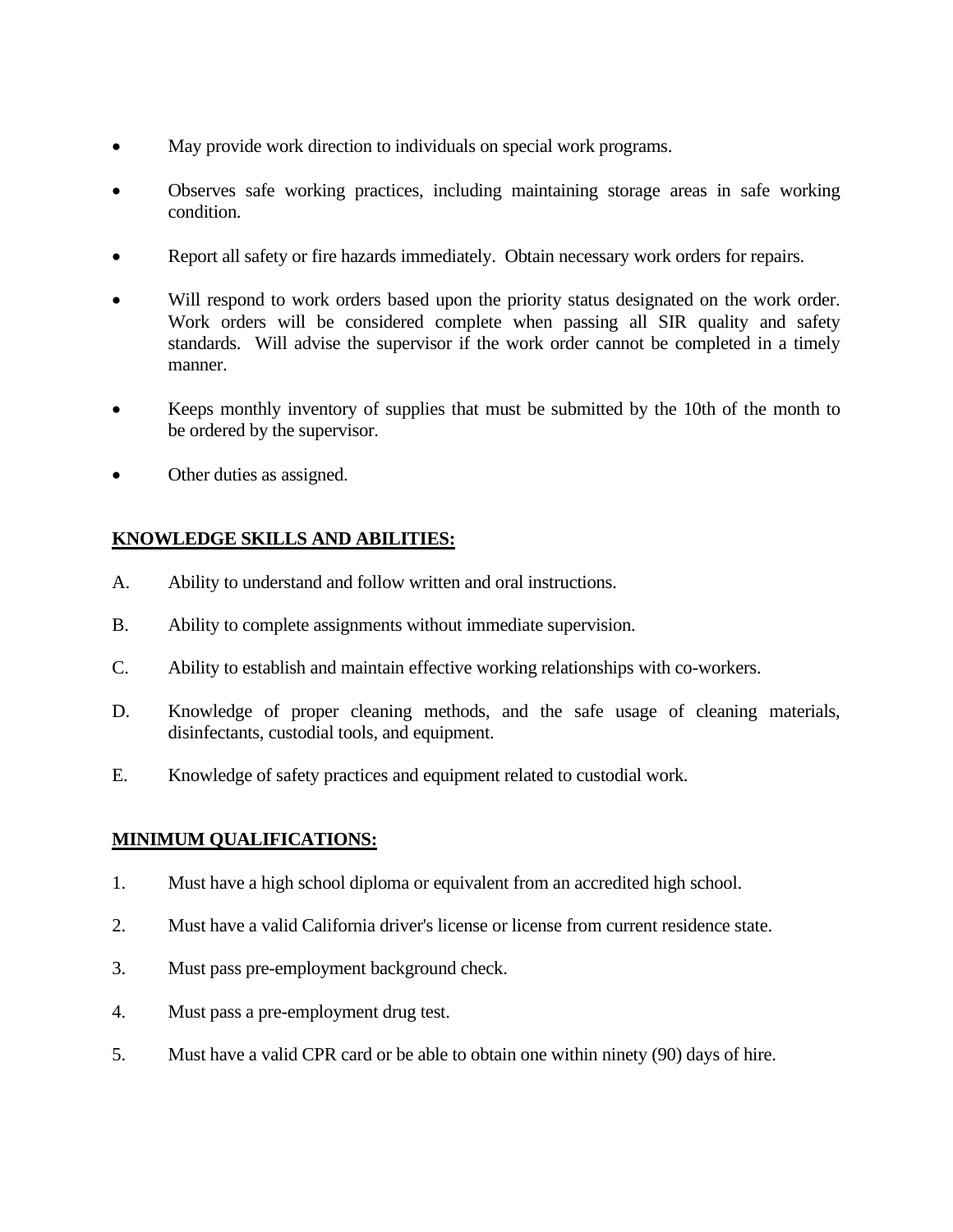### **ADDITIONAL QUALIFICATIONS FOR THIS POSITION**

- 6. One-year experience in janitorial or custodial work or equivalent related experience.
- 7. Must be physically able to perform heavy labor and maneuver equipment weighing up to 40 pounds.
- 8. must be willing to work night shift.

## **WORKPLACE ENVIRONMENT:**

**PHYSICAL SAFETY:** The work requires moderate physical exertion such as long periods of standing repetitively lifting lightweight objects with frequent bending or stooping, recurring lifting of moderately heavy items such as computer, printers, or record boxes. Occasionally lifts heavy objects (over 50 pounds). Job requires average agility and dexterity.

**WORKING ENVIRONMENT:** Regular exposure to unfavorable environments such as weather, body fluids, toxic laboratory, and industrial chemicals, or confined, dirty and noisy locations. Employees may be required to use personal protective equipment such as masks, coats, gowns, boots, goggles, gloves, or shields.

### **PERFORMANCE EXPECTATIONS:**

- Uphold all principles of confidentiality.
- Adhere to all professional and ethical behavior standards.
- Interact in an honest, trustworthy and respectful manner with employees, visitors and vendors.
- Participate in departmental staff meetings, quality management activities, cultural and educational programs.
- Comply with policies and procedures.
- Display respect and understanding of Susanville Indian Rancheria's traditions and values.
- The way the employee relates to fellow employees, customers and visitors is considered parallel in importance to technical knowledge and ability.
- Any attitude or behavior that will tarnish the name or reputation of the Susanville Indian Rancheria will not be tolerated and is subject to disciplinary action.

### **PREFERENCE POLICY:**

| 1 <sup>st</sup> Preference: | Enrolled member of a Federally Recognized Tribe.                        |
|-----------------------------|-------------------------------------------------------------------------|
| $2nd$ Preference:           | Documented proof of Veteran Status, i.e. DD-214, Veterans Benefit Card. |
| $3rd$ Preference:           | All other applicants.                                                   |